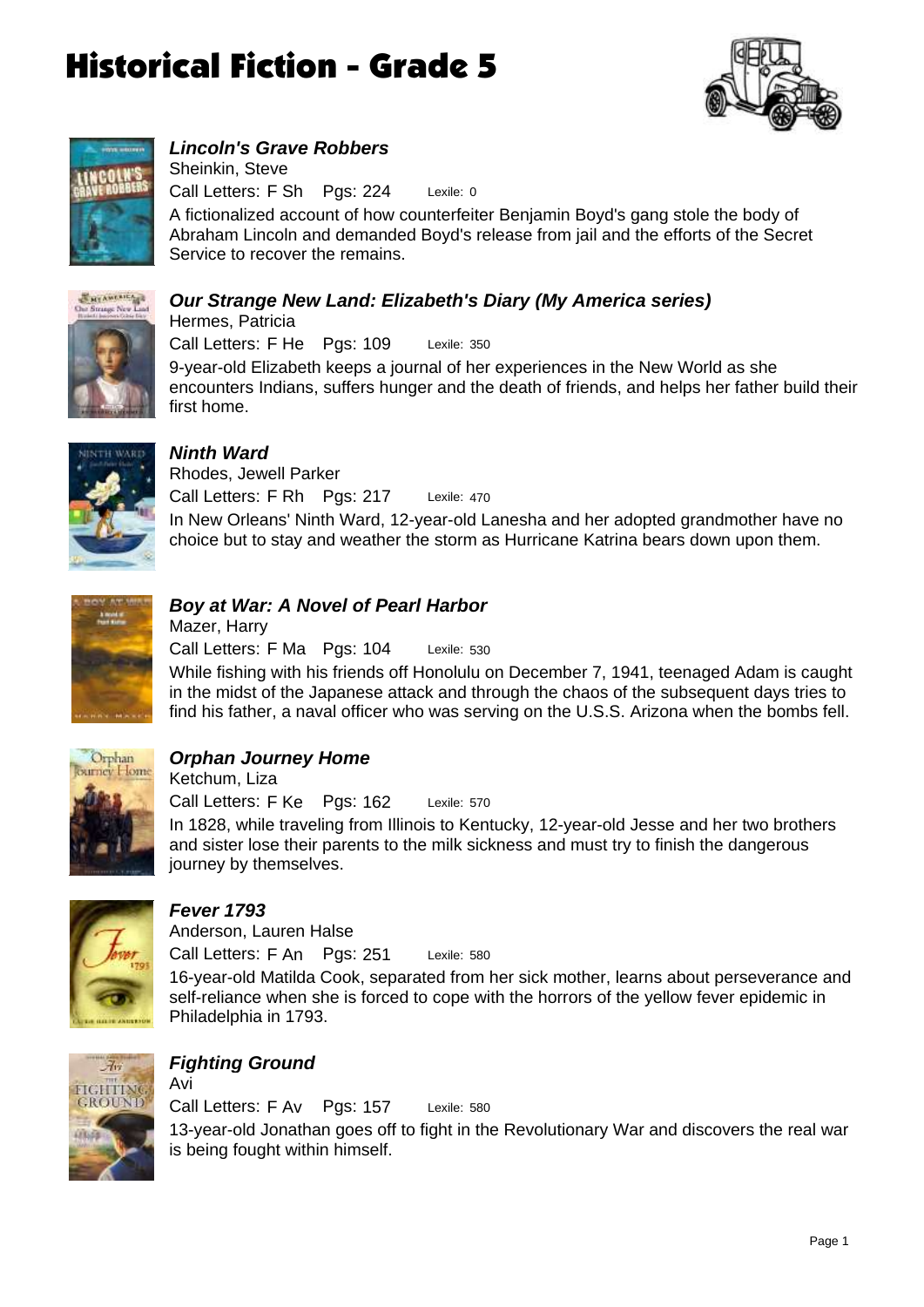![](_page_1_Picture_1.jpeg)

![](_page_1_Picture_2.jpeg)

### *I Survived the Sinking of the Titanic, 1912*

Lexile: 590 10-year-old George Calder's life changes forever as he, his little sister, Phoebe, and their Aunt Daisy set out across the ocean on the "Titanic" in 1912. Call Letters: F Tar Pgs: 96 Tarshis, Lauren

![](_page_1_Picture_5.jpeg)

#### *I Survived Hurrican Katrina 2005* Tarchis, Lauren

Lexile: 590 Barry's family is unable to evacuate when Hurricane Katrina hits New Orleans due to his little sister's illness, and when Barry is swept away by the floodwaters, he wonders if he will live to see his family again. Call Letters: F Tar Pgs: 95

![](_page_1_Picture_8.jpeg)

#### *Coastwatcher*

Lexile: 600 Call Letters: F We Pgs: 132 Weston, Elise

While 11-year-old Hugh, his family, and his cousin Tom are spending the summer of 1943 on the South Carolina shore to escape the polio epidemic, Hugh uncovers clues that point to a German plot to sabotage a nearby naval base.

![](_page_1_Picture_12.jpeg)

### *Al Capone Does My Shirts*

Lexile: 600 Call Letters: F Ch Pgs: 228 Choldenko, Gennifer

A 12-year-old boy named Moose moves to Alcatraz Island in 1935 when guards' families were housed there, and has to contend with his extraordinary new environment in addition to life with his autistic sister.

![](_page_1_Picture_16.jpeg)

#### *Shark Attacks of 1916 (I Survived series)*

Lexile: 610 10-year-old Chet Roscow, who had been thrilled by the news of a great white shark Call Letters: F Tar Pgs: 87 Tarshis, Lauren

attacking people along the Atlantic coast, goes swimming with his friends in Springfield, New Jersey one day, and wonders if he sees a shark in the water.

![](_page_1_Picture_20.jpeg)

#### *Storyteller*

Giff, Patricia Reilly

Lexile: 610 Call Letters: F Gif Pgs: 166

Forced to spend months at an aunt's house, Elizabeth feels a connection to her ancestor Zee, whose picture hangs on the wall, and who reveals her story of hardships during the Revolutionary War as Elizabeth comes to terms with her own troubles.

![](_page_1_Picture_25.jpeg)

## *Jackie & Me*

Lexile: 610 With his ability to travel through time by using baseball cards, Joe goes back to 1947 to meet Jackie Robinson, turning into a black boy in the process. Call Letters: F Gut Pgs: 145 Gutman, Dan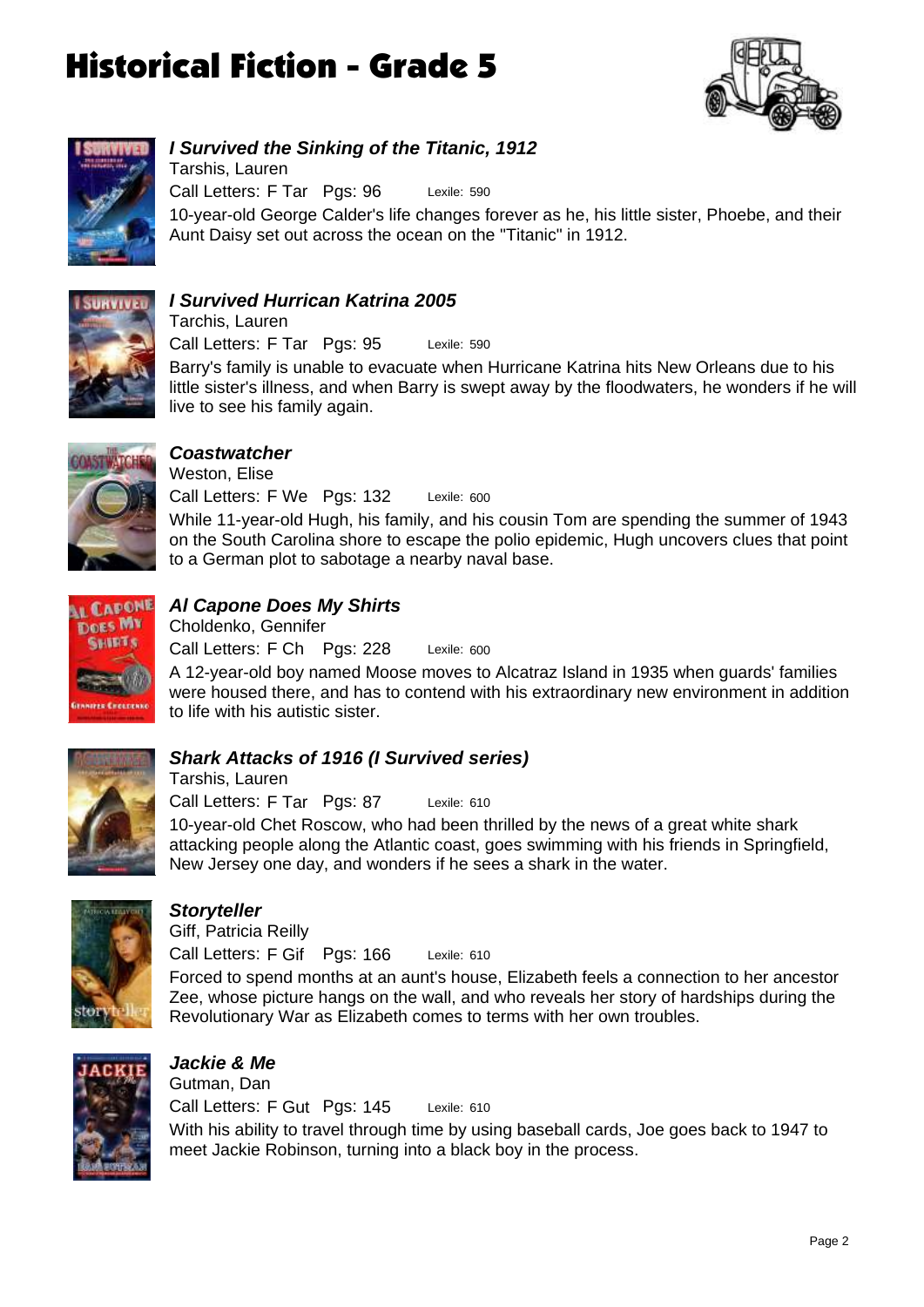![](_page_2_Picture_1.jpeg)

![](_page_2_Picture_2.jpeg)

#### *Lions of Little Rock*

Lexile: 630 Call Letters: F Lev Pgs: 298 Levine, Kristin

12-year-old Marlee develops a strong friendship with Liz, the new girl in school, but when Liz suddenly stops attending school and Marlee hears a rumor that her friend is actually an African American girl passing herself off as white, the two young girls must decide whether their friendship is worth taking on integration and the dangers it could bring to their families.

#### *Five Smooth Stones: Hope's Diary (My America series)* Gregory, Kristina

![](_page_2_Picture_7.jpeg)

Lexile: 640 Call Letters: F Gr Pgs: 109

In her diary, a young girl writes about her life and the events surrounding the beginning of the American Revolution in Philadelphia in 1776.

![](_page_2_Picture_10.jpeg)

### *House of Tailors*

Lexile: 640 When 13-year-old Dina emigrates from Germany to America in 1871, her only wish is to return home as soon as she can, but as the months pass and she survives a multitude of hardships living with her uncle and his young wife and baby, she finds herself thinking of Brooklyn as her home. Call Letters: F Gi Pgs: 148 Giff, Patricia Reilly

![](_page_2_Picture_13.jpeg)

### *Behind the Bedroom Wall*

Lexile: 660 Call Letters: F Wi Pgs: 169 Williams, Laura

10-year-old Korinna must decide whether to report her parents to her Hitler youth group when she discovers that they are hiding Jews in a secret space behind Korinna's bedroom wall.

![](_page_2_Picture_17.jpeg)

### *Bird in a Box*

Lexile: 670 Call Letters: F Pin Pgs: 281 Pinkney, Andrea Davis

In 1936, three children meet at the Mercy Home for Negro Orphans in New York State, and while not all three are orphans, they are all dealing with grief and loss which together, along with the help of the boxing matches of Joe Louis, they manage to overcome.

![](_page_2_Picture_21.jpeg)

## *Number the Stars*

Lexile: 670 In 1943, during the German occupation of Denmark, 10-year-old Annemarie learns how to be brave and courageous when she helps shelter her Jewish friend from the Nazis. Call Letters: F Lo Pgs: 137 Lowry, Lois

![](_page_2_Picture_24.jpeg)

#### *Saving Zasha* Lexile: 670 In 1945 Russia, those who own German shepherds are considered traitors, but 13-year-old Mikhail and his family are determined to keep the dog a dying man brought them, while his classmate Katia strives to learn his secret. Call Letters: F Bar Pgs: 229 Barrow, Randi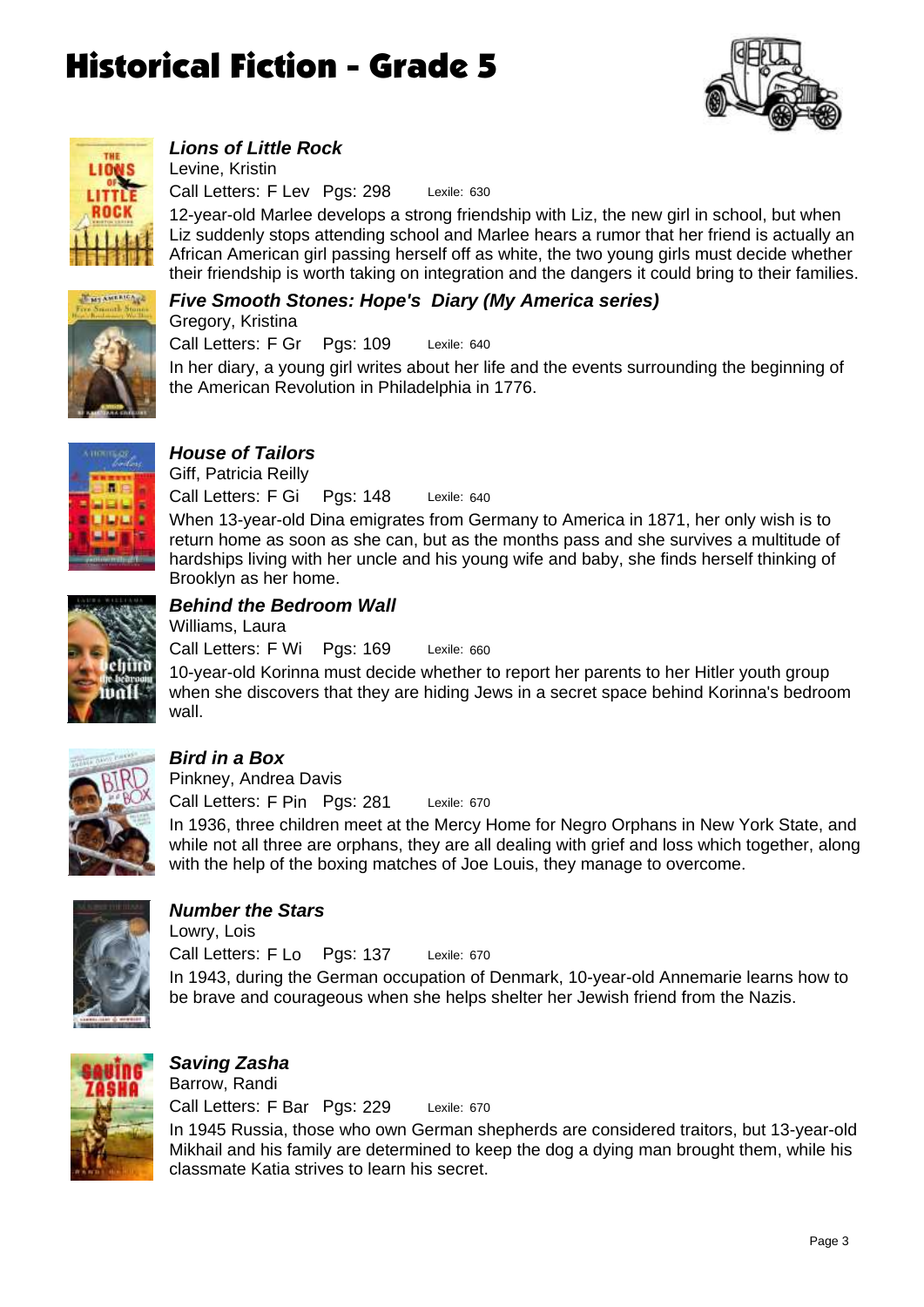![](_page_3_Picture_1.jpeg)

![](_page_3_Picture_2.jpeg)

### *Friendship For Today*

Lexile: 670 Call Letters: F Mc Pgs: 172 McKissack, Patricia

12-year-old Rosemary Patterson learns that she will be attending an all-white school in the fall; but when her best friend is diagnosed with polio, she must face the first day of school alone.

![](_page_3_Picture_6.jpeg)

### *Best Bad Luck I Ever Had*

Lexile: 680 Call Letters: F Lev Pgs: 272 Levine, Kristin

The last thing Dit expects when brainy Emma comes to town is to become friends, but she sure makes Dit think, especially about the differences between black and white in the 1910s. Soon Dit is thinking about the town barber, who is black and being put on trial for a terrible crime. Together Dit and Emma come up with a daring plan to save his life.

![](_page_3_Picture_10.jpeg)

## *Island on Bird Street*

Lexile: 690 Call Letters: F Or Pgs: 162 Orlev, Uri

During World War II a Jewish boy is left on his own for months in a ruined house in the Warsaw Ghetto, where he must learn all the tricks of survival under constantly lifethreatening conditions.

![](_page_3_Picture_14.jpeg)

## *Macaroni Boy*

Lexile: 700 Call Letters: F Ay Pgs: 182 Ayres, Katherine

In Pittsburgh in 1933, 6th-grader Mike Costa notices a connection between several strange occurrences, but the only way he can find out the truth about what's happening is to be nice to the class bully. Includes historical facts.

![](_page_3_Picture_18.jpeg)

## *Yellow Star*

Roy, Jennifer

Lexile: 710 Call Letters: F Ro Pgs: 227

From 1939, when Syvia is four and a half years old, to 1945 when she has just turned ten, a Jewish girl and her family struggle to survive in Poland's Lodz ghetto during the Nazi occupation.

![](_page_3_Picture_23.jpeg)

## *One Handed Catch*

Auch, Mary Jane

Lexile: 710 Call Letters: F Auc Pgs: 248

After losing his hand in an accident in his father's butcher shop in 1946, 6th-grader Norman uses hard work and humor to learn to live with his disability and to succeed at baseball, art, and other activities.

![](_page_3_Picture_28.jpeg)

#### *Long Walk to Water* Park, Linda Sue

Lexile: 720 When the Sudanese civil war reaches his village in 1985, 11-year-old Salva becomes separated from his family and must walk with other tribe members through southern Sudan, Ethiopia, and Kenya in search of safe haven. Call Letters: F Par Pgs: 121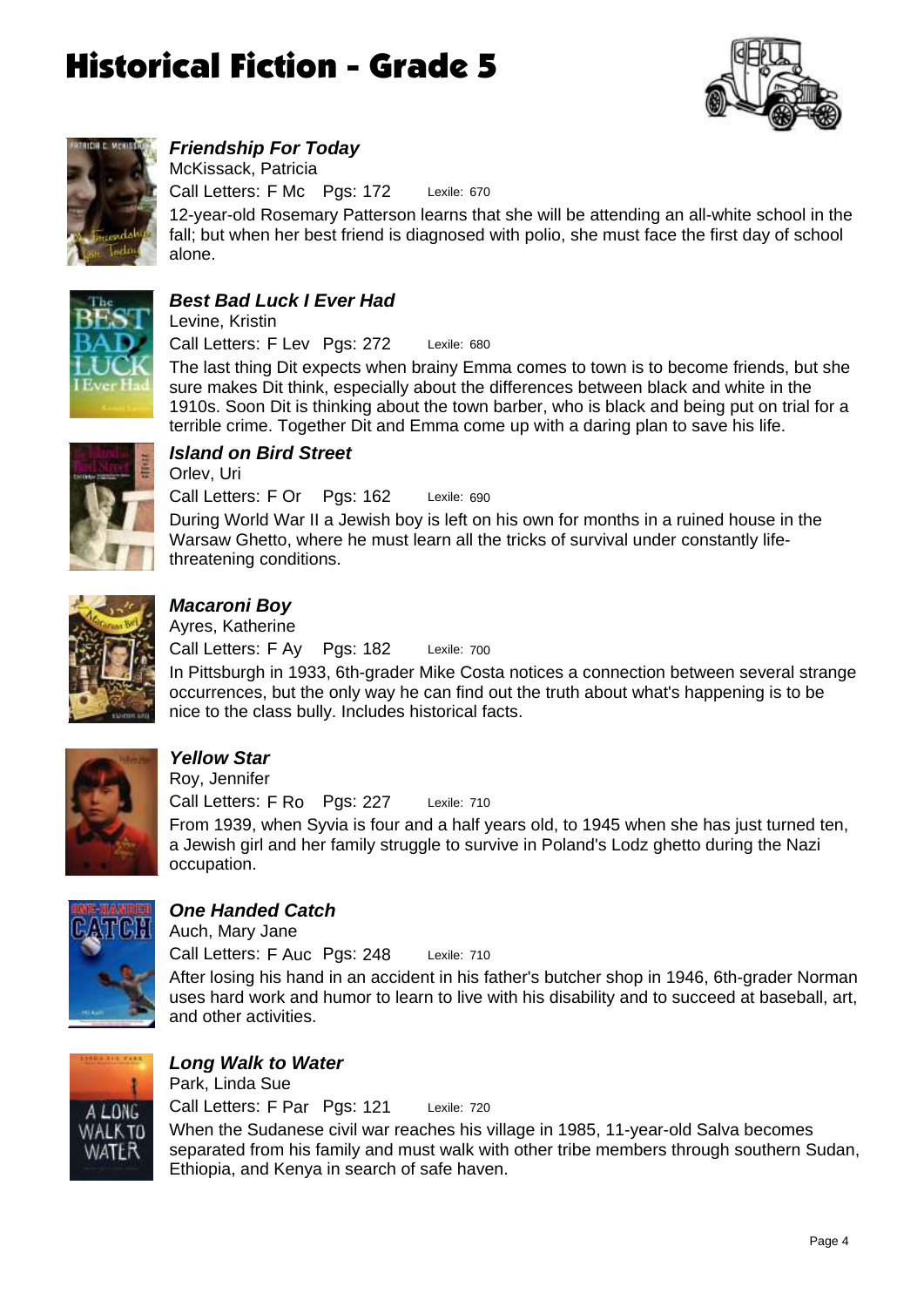![](_page_4_Picture_1.jpeg)

![](_page_4_Picture_2.jpeg)

#### *Trouble Don't Last*

Lexile: 720 Samuel, an 11-year-old Kentucky slave, and Harrison, the elderly slave who helped raise him, attempt to escape to Canada via the Underground Railroad. Call Letters: F Pe Pgs: 237 Pearsall, Shelley

![](_page_4_Picture_5.jpeg)

#### *Lily's Crossing* Lexile: 720 During a summer spent at Rockaway Beach in 1944, Lily's friendship with a young Hungarian refugee causes her to see the war and her own world differently. Call Letters: F Gi Pgs: 180 Giff, Patricia Reilly

![](_page_4_Picture_7.jpeg)

### *Cracker!: The Best Dog in Vietnam*

Lexile: 730 When Cracker is paired with Rick, she isn't so sure about this new owner. He's going to have to prove himself to her before she's going to prove herself to him. They need to be friends before they can be a team, and they have to be a team if they want to get home alive. Call Letters: F Ka Pgs: 312

![](_page_4_Picture_10.jpeg)

#### *Rodzina* Cushman, Karen

Kadohata, Cynthia

Lexile: 740 Call Letters: F Cu Pgs: 215

A 12-year-old Polish American girl is boarded onto an orphan train in Chicago with fears about traveling to the West and a life of unpaid slavery.

![](_page_4_Picture_14.jpeg)

### *One Crazy Summer (Newbery Honor Book 2011)*

Lexile: 750 Call Letters: F Wil Pgs: 218 Williams-Garcia, Rita

In the summer of 1968, after traveling from Brooklyn, NY to Oakland, CA to spend a month with the mother they barely know, 11-year-old Delphine and her two younger sisters arrive to a cold welcome as they discover that their mother wants them to attend a nearby Black Panther summer camp.

![](_page_4_Picture_18.jpeg)

### *Elephant Run*

Smith, Roland

Lexile: 750 Call Letters: F Sm Pgs: 318

Nick's father and others are taken prisoner when his plantation in Burma is invaded by the Japanese in 1941, leaving Nick and his friend Mya to risk their lives in order to free them from the POW camp

![](_page_4_Picture_23.jpeg)

## *Esperanza Rising*

Ryan, Pam Munoz

Lexile: 750 Esperanza and her mother are forced to leave their life of wealth and privilege in Mexico to go work in the labor camps of Southern California, where they must adapt to the harsh circumstances facing Mexican farm workers on the eve of the Great Depression. Call Letters: F Ry Pgs: 262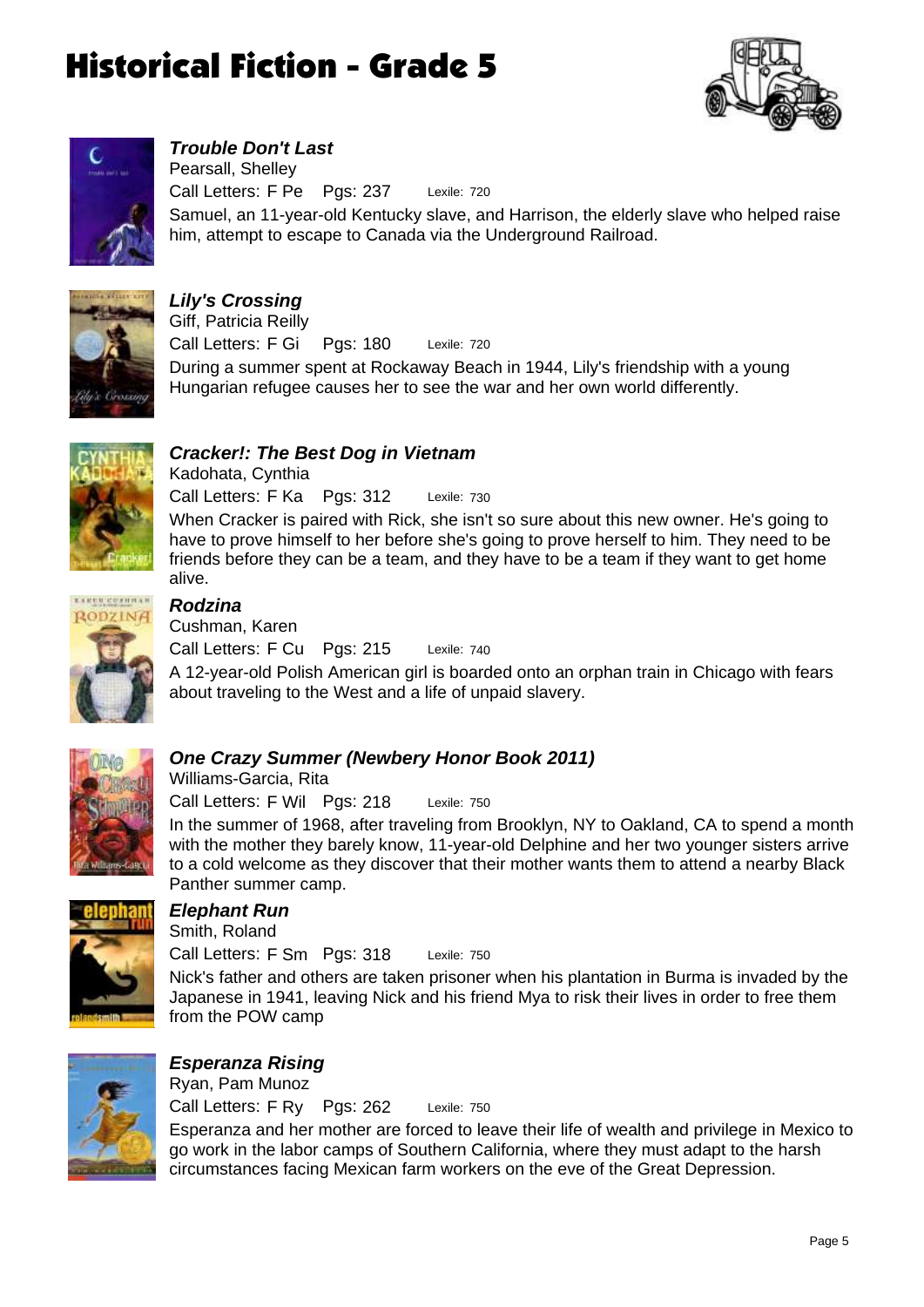![](_page_5_Picture_1.jpeg)

![](_page_5_Picture_2.jpeg)

#### *Boy Who Dared*

Lexile: 760 Call Letters: F Ba Pgs: 202 Bartoletti, Susan Campbell

In October, 1942, 17-year-old Helmuth Hubener, imprisoned for distributing anti-Nazi leaflets, recalls his past life and how he came to dedicate himself to bring the truth about Hitler and the war to the German people.

![](_page_5_Picture_6.jpeg)

#### *Day of the Pelican* Paterson, Katherine

Lexile: 770 In 1998 when the Kosovo hostilities escalate, 13-year-old Meli's life as an ethnic Albanian, changes forever after her brother escapes his Serbian captors and the entire family flees from one refugee camp to another until they are able to immigrate to America. Call Letters: F Pat Pgs: 145

![](_page_5_Picture_9.jpeg)

## *Klipfish Code*

Lexile: 770 Call Letters: F Ca Pgs: 227 Casanova, Mary

Sent with her younger brother to Godoy Island to live with her aunt and grandfather after Germans bomb Norway in 1940, 10-year-old Merit longs to join her parents in the Resistance, and when her aunt, a teacher, is taken away two years later, she resents even more the Nazis' presence and her grandfather's refusal to oppose them.

![](_page_5_Picture_13.jpeg)

## *Good Liar*

Lexile: 780 Call Letters: F Ma Pgs: 129 Maguire, Gregory

Now an old man living in the United States, Marcel recalls his childhood in Germanoccupied France, especially the summer that he and his older brother Rene befriended a young German soldier.

![](_page_5_Picture_17.jpeg)

## *Chains*

Lexile: 780 After being sold to a cruel couple in New York City, a slave named Isabel spies for the rebels during the Revolutionary War. Call Letters: F An Pgs: 316 Anderson, Laura Halse

![](_page_5_Picture_20.jpeg)

## *Rising Star of Rusty Nail*

Blume, Lesley

Lexile: 790 Call Letters: F Bl Pgs: 270

In the small town of Rusty Nail, Minnesota, in the early 1950s, musically talented ten-yearold Franny wants to take advanced piano lessons from newcomer Olga Malenkov, a famous Russian musician suspected of being a communist spy by gossipy members of the community.

![](_page_5_Picture_25.jpeg)

#### *Porch Lies: Tales of Slicksters, Tricksters & Other Wily Characters* McKissack, Patricia

Lexile: 790 Call Letters: F Mc Pgs: 146

Presents a collection of nine original tales drawn from African American oral tradition that blends history and legend with sly humor, creepy horror, villainous characters, and wild farce.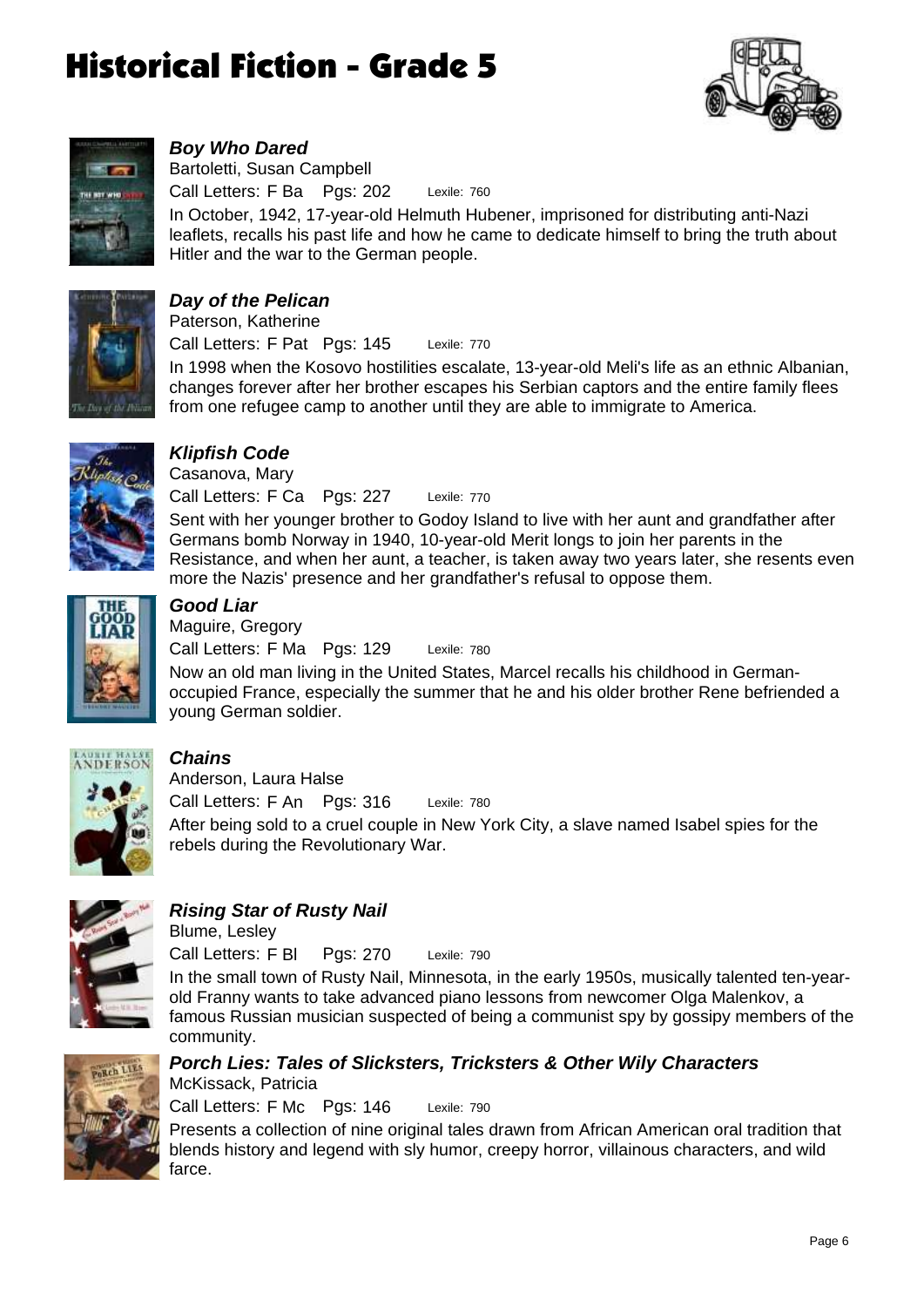![](_page_6_Picture_1.jpeg)

![](_page_6_Picture_2.jpeg)

#### *Inside Out and Back Again (Newbery Honor 2012)*

Lexile: 800 Through a series of poems, a young girl chronicles the life-changing year of 1975, when she, her mother, and her brothers leave Vietnam and resettle in Alabama. Call Letters: F Lai Pgs: 262 Lai, Thanhha

![](_page_6_Picture_5.jpeg)

### *Someone Named Eva*

Lexile: 820 In 1942, from her home in Lidice, Czechoslovakia, 11-year-old Milada is taken with other blond, blue-eyed children to a school in Poland to be trained as "proper Germans" for adoption by German families, but all the while she remembers her true name and history. Call Letters: F Wo Pgs: 200 Wolf, Joan

![](_page_6_Picture_8.jpeg)

#### *Family Apart*

Lexile: 820 In 1860, when their widowed mother can no longer support them, six siblings are sent on the orphan train by the Children's Aid Society of New York City to live with farm families in Missouri. Call Letters: F Ni Pgs: 162 Nixon, Joan Lowery

![](_page_6_Picture_11.jpeg)

### *Wonderstruck*

Lexile: 830 Set 50 years apart, two stories--Ben's told in words and Rose's in pictures--weave back and forth until they intertwine, surprise and leave the reader wonderstruck. Call Letters: F Sel Pgs: 697 Selznick, Brian

![](_page_6_Picture_14.jpeg)

### *Sharpshooter (series)*

Lexile: 850 Ivan fearlessly enlists in the United States Army in hopes of becoming a war hero like his father, but after being trained as a sniper and getting sent into the jungle of Vietnam, Ivan begins to question the war. Call Letters: F Lyn Pgs: 187 Lynch, Chris

![](_page_6_Picture_17.jpeg)

### *Okay for Now*

Stone, Phoebe

Schmidt, Gary

Lexile: 850 Call Letters: F Sch Pgs: 360

14-year-old Doug Swieteck faces many challenges, including an abusive father, a brother traumatized by Vietnam, and suspicious teachers and police officers, but when he meets a girl, he develops a close relationship with her and finds a safe place at the local library.

![](_page_6_Picture_22.jpeg)

## *Romeo and Juliet Code*

Lexile: 850 During World War II, 11-year-old Felicity is sent from London to Bottlebay, Maine, to live with her grandmother, aunt, uncle, and a reclusive boy who helps her decode mysterious letters that contain the truth about her missing parents. Call Letters: F Sto Pgs: 300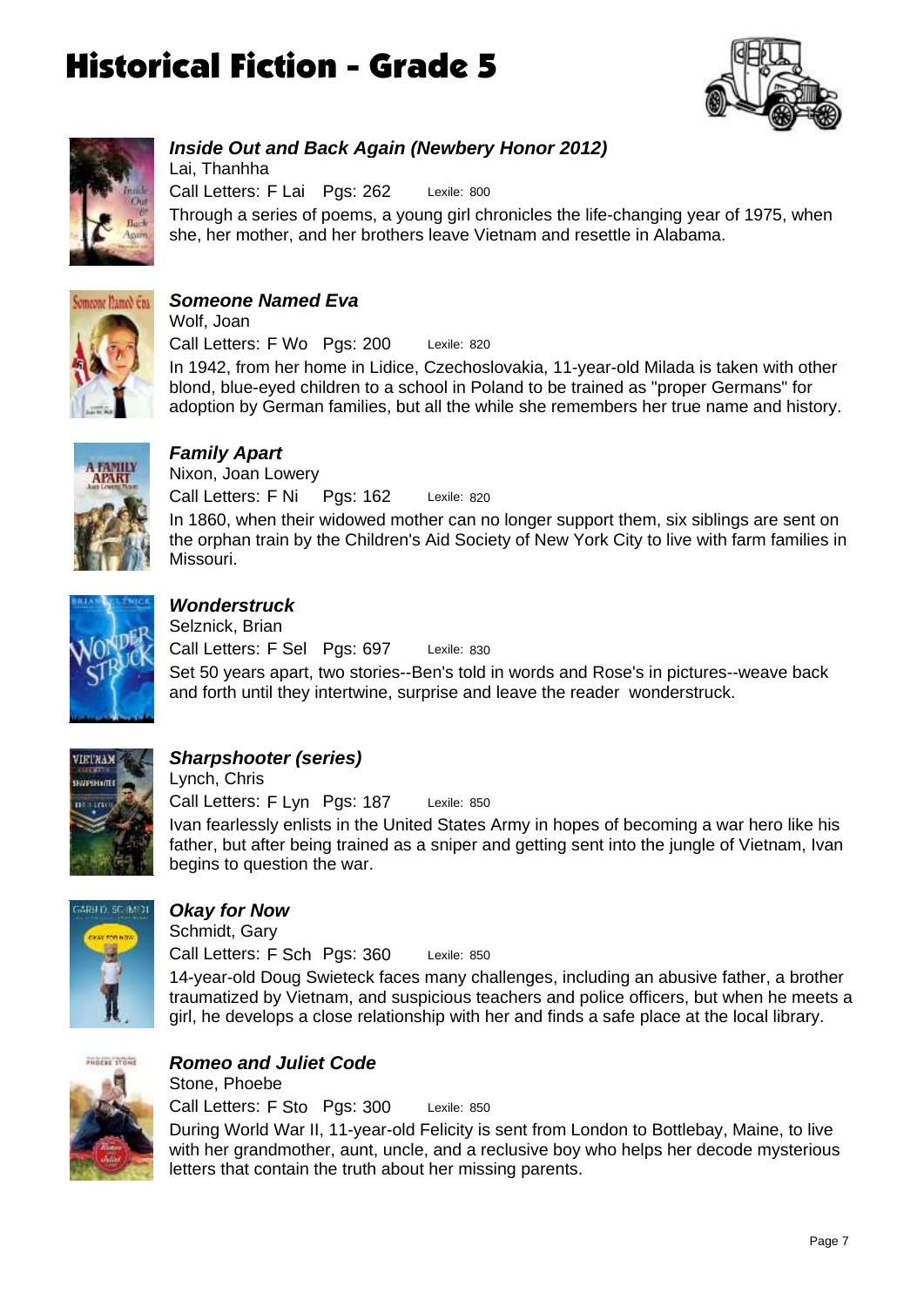![](_page_7_Picture_1.jpeg)

![](_page_7_Picture_2.jpeg)

#### *Woods Runner*

Lexile: 870 Call Letters: F Pa Pgs: 164 Paulsen, Gary

From his 1776 Pennsylvania homestead, 13-year-old Samuel, who is a highly-skilled woodsman, sets out toward New York City to rescue his parents from the band of British soldiers and Native Americans who kidnapped them after slaughtering most of their community.

![](_page_7_Picture_6.jpeg)

### *Torn Thread* Isaacs, Anne

Lexile: 880 In an attempt to save his daughter's life, Eva's father sends her from Poland to a labor camp in Czechoslovakia where she and her sister survive the war. Call Letters: F Is Pgs: 188

![](_page_7_Picture_9.jpeg)

## *Our Only May Amelia*

Lexile: 900 As the only girl in a Finnish American family of seven brothers, May Amelia Jackson resents being expected to act like a lady while growing up in Washington state in 1899. Call Letters: F Ho Pgs: 253 Holm, Anne

![](_page_7_Picture_12.jpeg)

### *Dead End in Norvelt (Newbery Winner 2012)*

Lexile: 920 Call Letters: F Ga Pgs: 341 Gantos, Jack

12-year-old Jack spends the summer of 1962 grounded for various offenses until he is assigned to help an elderly neighbor with a most unusual chore involving the newly dead, molten wax, Girl Scout cookies, underage driving, lessons from history, typewriting, and countless bloody noses.

![](_page_7_Picture_16.jpeg)

## *Bud, Not Buddy*

Lexile: 950 Call Letters: F Cu Pgs: 245 Curtis, Christopher Paul

10-year-old Bud, a motherless boy living in Flint, Michigan, during the Great Depression, escapes a bad foster home and sets out in search of the man he believes to be his father- the renowned bandleader, H.E. Calloway of Grand Rapids.

![](_page_7_Picture_20.jpeg)

### *Georges and the Jewels*

Lexile: 970 Call Letters: F Sm Pgs: 232 Smiley, Jane

7th-grader Abby Lovitt grows up on her family's California horse ranch in the 1960s, learning to train the horses her father sells and trying to reconcile her strict religious upbringing with her own ideas about life.

![](_page_7_Picture_24.jpeg)

#### *Wonder of Charlie Anne* Fusco, Kimberly Newton

Lexile: 970 In a 1930s Massachusetts town torn by the Depression and racial tension, Charlie Anne and Phoebe, the black girl who moves to the farm next door, form a friendship that begins to transform their community. Call Letters: F Ne Pgs: 266